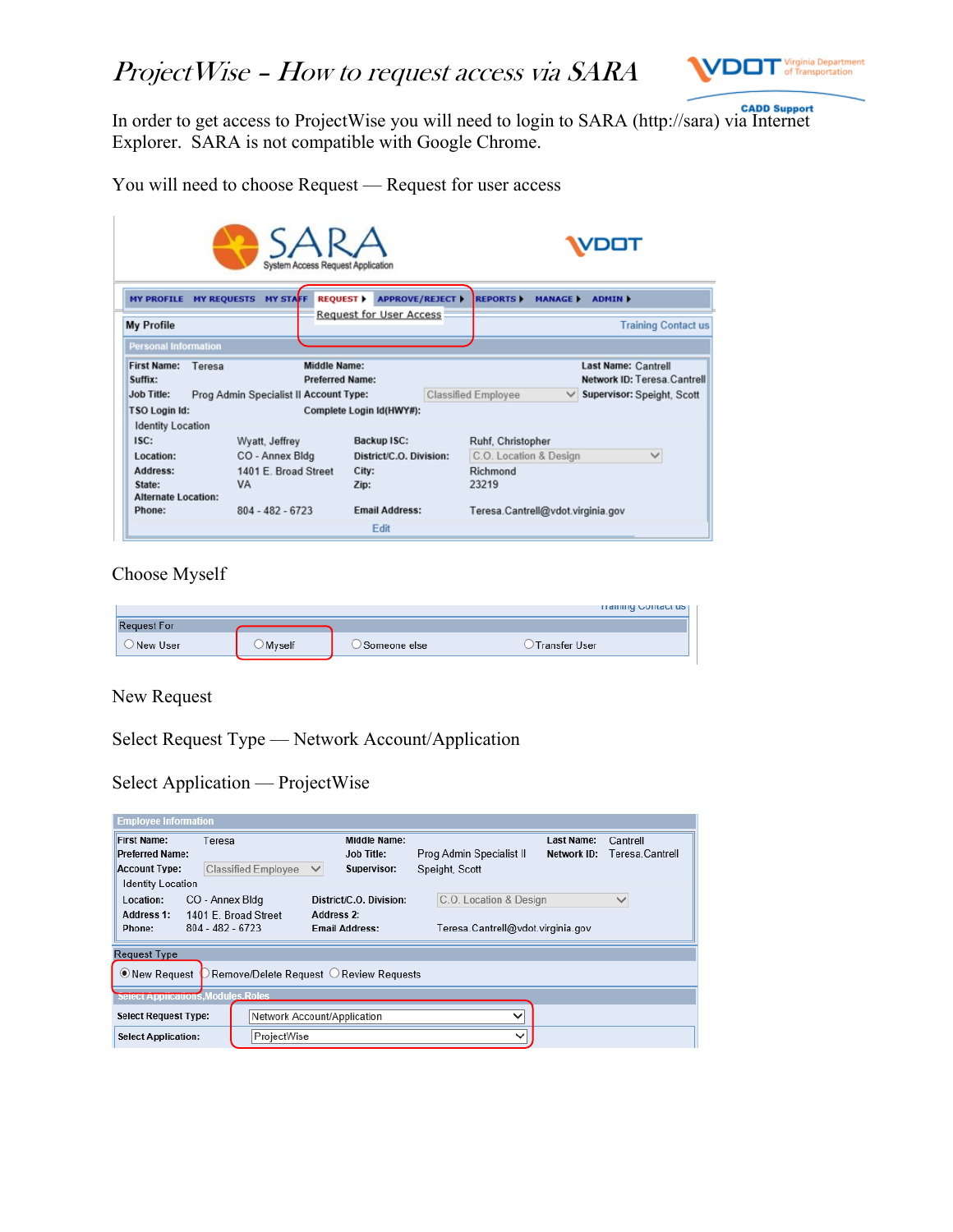

Module — New User Account

District — Choose the District in which you are located in

Group — this is where you will choose what group you are in — if you are unsure then leave blank

Role/Access Level – Leave this as "User" no one will get "Administrator" access and your SARA request will be rejected

| Request for PROJECTWISE access details -- Webpage Dialog          |                                                                                 | $\times$ |
|-------------------------------------------------------------------|---------------------------------------------------------------------------------|----------|
| <b>Enter ProjectWise request access details:</b>                  |                                                                                 |          |
| <-select-><br>Module:                                             | Role/Access Level:<br>✓<br>Note: Hold down CTRL key to<br>select multiple reles |          |
| <b>District</b><br><-select-->                                    | $\checkmark$<br><b>UPC Number</b>                                               |          |
| <-select--><br>Group                                              | م <br><b>Project Manager:</b>                                                   |          |
| <b>SubFolder</b>                                                  |                                                                                 |          |
| <b>System approvers information</b>                               |                                                                                 |          |
| <b>Primary Approver</b>                                           | <b>Backup Approver</b>                                                          |          |
| Name: Teresa.Cantrell                                             | Name: Cassandra.Goodnough                                                       |          |
| Division: C.O. Location & Design Division: C.O. Location & Design |                                                                                 |          |
| Phone: 804-482-6723                                               | Phone: 804-729-6494                                                             |          |
|                                                                   | Continue<br>Cancel<br>Reset                                                     |          |

## Hit Continue

| <b>Select Applications, Modules, Roles</b> |                              |              |  |  |  |
|--------------------------------------------|------------------------------|--------------|--|--|--|
| <b>Select Request Type:</b>                | Network Account/Application  | $\checkmark$ |  |  |  |
| <b>Select Application:</b>                 | ProjectWise                  | $\checkmark$ |  |  |  |
| <b>Select Module:</b>                      | <b>NEW User Account</b>      | $\checkmark$ |  |  |  |
| <b>Role/Access Level:</b>                  | Administrator<br><b>User</b> |              |  |  |  |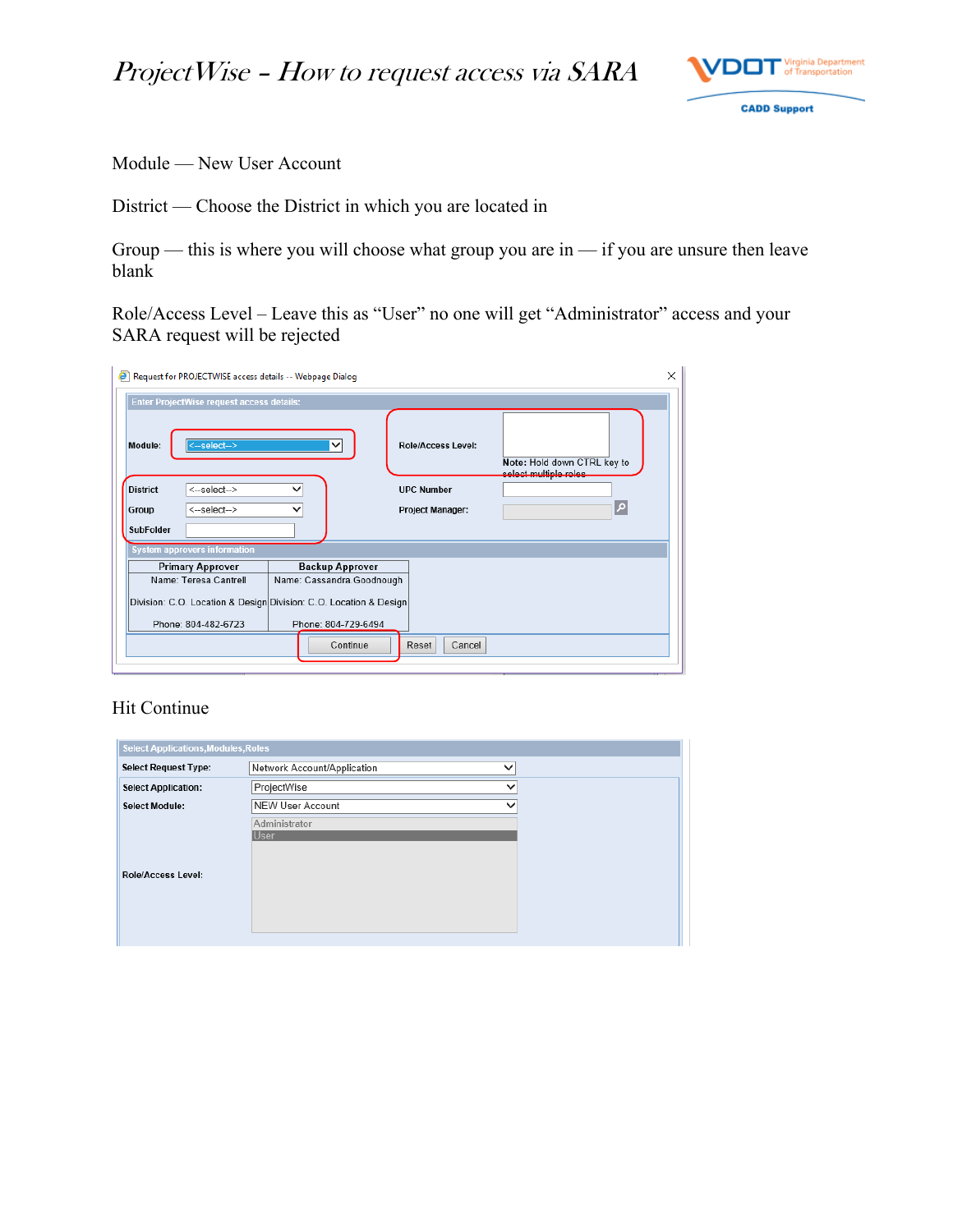## *ProjectWise – How to request access via SARA*



There is a Comments section that you can note stating your role in iPM. If you are unsure of what access you need, just enter iPM User. (This is not a required field.) If this is for another division then please just put your division in the Comments section.

|           | IPM Project Manager<br>IPM Project User |  |
|-----------|-----------------------------------------|--|
| Comments: |                                         |  |
|           |                                         |  |
|           |                                         |  |

Click the calendar next to start date — choose today's date

Click "Add to List"

| Start Date:          |  | 01-03-2020 | -<br><b>n</b> |
|----------------------|--|------------|---------------|
| Selected Module List |  |            |               |
| Add To List          |  |            |               |

Click "Submit Request"

| <b>Request For</b>                                                                                         |                                                    |                                                                         |                                                             |                                  |                             |  |
|------------------------------------------------------------------------------------------------------------|----------------------------------------------------|-------------------------------------------------------------------------|-------------------------------------------------------------|----------------------------------|-----------------------------|--|
| O New User                                                                                                 | <b>Myself</b>                                      | Someone else                                                            |                                                             | ◯ Transfer User                  |                             |  |
| <b>Employee Information</b>                                                                                |                                                    |                                                                         |                                                             |                                  |                             |  |
| <b>First Name:</b><br>Teresa<br><b>Preferred Name:</b><br><b>Account Type:</b><br><b>Identity Location</b> | <b>Classified Employee</b>                         | <b>Middle Name:</b><br><b>Job Title:</b><br>$\checkmark$<br>Supervisor: | Prog Admin Specialist II<br>Speight, Scott                  | <b>Last Name:</b><br>Network ID: | Cantrell<br>Teresa Cantrell |  |
| CO - Annex Bldg<br>Location:<br>Address 1:<br>1401 E. Broad Street<br>$804 - 482 - 6723$<br>Phone:         |                                                    | District/C.O. Division:<br>Address 2:<br><b>Email Address:</b>          | C.O. Location & Design<br>Teresa.Cantrell@vdot.virginia.gov |                                  | $\checkmark$                |  |
| <b>Request Type</b>                                                                                        |                                                    |                                                                         |                                                             |                                  |                             |  |
| ● New Request ○ Remove/Delete Request ○ Review Requests                                                    |                                                    |                                                                         |                                                             |                                  |                             |  |
| <b>Select Applications, Modules, Roles</b>                                                                 |                                                    |                                                                         |                                                             |                                  |                             |  |
| <b>Select Request Type:</b>                                                                                |                                                    | Network Account/Application                                             | $\checkmark$                                                |                                  |                             |  |
| <b>Select Application:</b>                                                                                 | <-select->                                         |                                                                         | $\checkmark$                                                |                                  |                             |  |
| <b>Select Module:</b>                                                                                      | <-select->                                         |                                                                         |                                                             |                                  |                             |  |
| Role/Access Level:                                                                                         |                                                    |                                                                         |                                                             |                                  | <b>Submit Request</b>       |  |
| Comments:                                                                                                  |                                                    |                                                                         |                                                             |                                  |                             |  |
| <b>Start Date:</b>                                                                                         |                                                    | m,                                                                      |                                                             |                                  |                             |  |
| <b>Selected Module List</b>                                                                                |                                                    |                                                                         |                                                             |                                  |                             |  |
| Add To List                                                                                                |                                                    |                                                                         |                                                             |                                  |                             |  |
| <b>Application Name</b><br>Delete ProjectWise                                                              | <b>Module Name</b><br><b>NEW User Account User</b> | <b>Role Name Effective Date</b><br>1/3/2020                             |                                                             |                                  |                             |  |